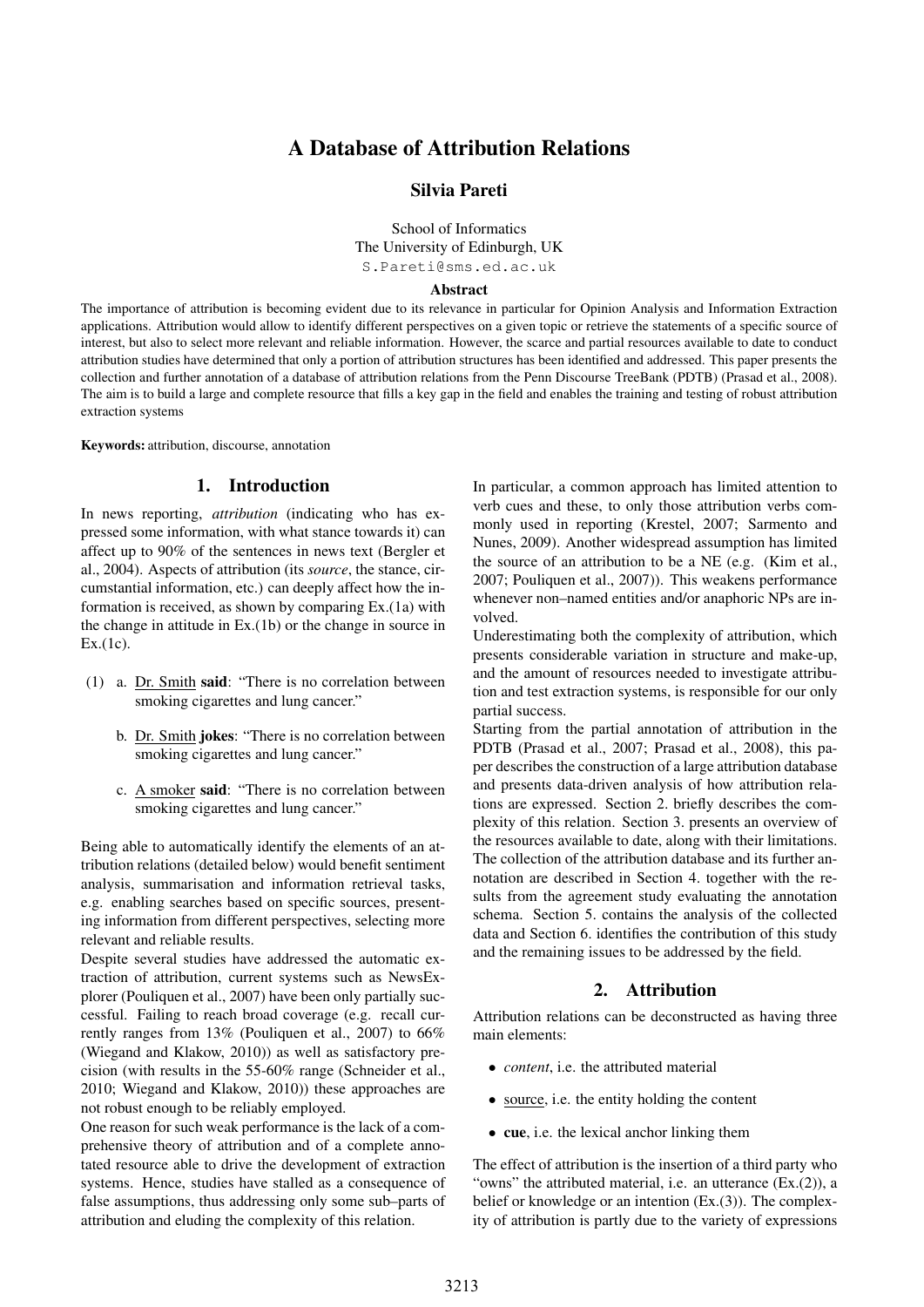encoding it that makes the definition of a predictive structure not viable. Its *content* can range from a single word to multiple sentences (Ex.(4)). Its source can be expressed by a named  $(Ex.(4))$  or unnamed  $(Ex.(2))$  animate or inanimate entity, or it can be left implicit. Its cue can be a reporting verb (Ex.(2)), another verb (e.g. a manner verb as in Ex.(4)), a noun  $(Ex.(3))$ , an adjective, a preposition or adverb (e.g. according to, reportedly) or even just punctuation markers.

- (2) Some members of the huge crowd shouted *"Viva peace, viva*". (wsi 0559)<sup>1</sup>
- (3) . . . Mr. Lawson's promise *that rates will be pushed higher if necessary.* (wsj<sub>-</sub>1500)
- (4) "*The Caterpillar people aren't too happy when they see their equipment used like that*,"shrugs Mr. George. "*They figure it's not a very good advert*".  $\overline{\text{(ws)}_1 1121)}$

## 3. Resources

Attribution relations have been included in a small number of discourse annotation projects, such as theRST Discourse Treebank (Carlson and Marcu, 2001) and the GraphBank (Wolf and Gibson, 2005) (385 and 135 news articles respectively). The first annotates only intra–sentential attributions with an explicit source and a verb cue, the latter annotates attribution if no other discourse relation is present.

Discourse relations are also the focus of the annotation in the PDTB (Prasad et al., 2008), a collection of over 2,000 news articles from the WSJ. Attribution is not annotated as a discourse relation itself but rather as a feature of discourse relations and their arguments.

One of the most widely used resources for attributionrelated studies is the MPQA Opinion Corpus (Wiebe, 2002), consisting of 692 documents (WSJ, American National Corpus, ...) annotating private states at the intra–sentential level. However, this resource has employed a sentence–based approach to attribution, limiting the attributions retrieved by those systems developed from this resource (e.g. Kim and Hovy (2005; Wiegand and Klakow (2010)).

The only corpus dedicated to the annotation of a wide range of attribution relations and their attributes is the Italian Attribution Corpus  $(ItAC)^2$  (Pareti and Prodanof, 2010). It annotates *source*, *cue*, *content*, *supplement* and additional features. Despite its limited size (50 news articles), this corpus has allowed the identification of several attribution structures not addressed by the previous literature.

## 4. Attribution Database

## 4.1. Data Collection

The attribution database described here was collected starting from the annotation of attribution in the PDTB, where

<sup>2</sup>Freely available from:

each discourse connective and its two arguments is associated with an attribution span of text where the attribution relation is established. Also annotated are source type (i.e. writer, other or arbitrary), attribution type (fact, e.g *know*, assertion, e.g. *say*, eventuality, e.g. *order*, belief, e.g. *think*), determinacy and scopal polarity, accounting for the factuality of the attribution itself.

Since the content of a newspaper article is by default attributed to its writer, unless otherwise expressed, such attribution relations have been excluded from the database. Attribution relations had to be reconstructed joining discourse connectives and arguments having the same attribution span into a same content span. The example in Fig. 1 reports the annotation in the PDTB of two discourse connective and relative arguments corresponding to the attribution relation in Ex.(5). The attribution span is reported in the *Text* field of the discourse connective, while the content of the attribution is fragmented, as it comprises the argument texts of both discourse connectives and the explicit discourse connective itself.

(5) *"There's no question that some of those workers and managers contracted asbestos–related diseases,"* said Darrell Phillips, vice president of human resources for Hollingsworth & Vose. *"But you have to recognise that these events took place 35 years ago. It has no bearing on our work force today.*" (wsj\_0003)

Each attribution relation was reconstructed, further annotated, as described in the next Section, and stored as stand–off annotation. The annotation includes, for each attribution, the elements showed in Table 1, together with reference to the original text for each annotated span.

| Explicit                                 | Implicit                                 |  |  |
|------------------------------------------|------------------------------------------|--|--|
| 3904.3907                                | 3973                                     |  |  |
| #### Text ####                           | #### Features####                        |  |  |
| <b>But</b>                               | Ot, Comm, Null, Null                     |  |  |
| #### Features####                        | 3820.3901                                |  |  |
| Ot, Comm, Null, Null                     | #### Text ####                           |  |  |
| 3820.3901                                | said Darrell Phillips, vice president of |  |  |
| #### Text ####                           | human                                    |  |  |
| said Darrell Phillips, vice president of | resources for Hollingsworth & Vose       |  |  |
| human resources for Hollingsworth &      | ####in other words, Expansion,           |  |  |
| Vose                                     | Contingency                              |  |  |
| ####but, Comparison.Contrast             | Arg1                                     |  |  |
| Arg1                                     | 3930.3971                                |  |  |
| 3721.3817                                | #### Text ####                           |  |  |
| #### Text ####                           | that these events took place 35 years    |  |  |
| There's no question that some of those   | aqo                                      |  |  |
| workers and managers contracted          | #### Features####                        |  |  |
| asbestos-related diseases                | Ot, Ftv, Null, Indet                     |  |  |
| #### Features####                        | 3908.3929                                |  |  |
| Inh, Null, Null, Null                    | #### Text ####                           |  |  |
| Arg2                                     | you have to recognize                    |  |  |
| 3908.3971                                | Arg2                                     |  |  |
| #### Text ####                           | 3973.4014                                |  |  |
| you have to recognize that these events  | #### Text ####                           |  |  |
| took place 35 years ago                  | It has no bearing on our work force      |  |  |
| #### Features####                        | today                                    |  |  |
| Inh, Null, Null, Null                    | #### Features####                        |  |  |
|                                          | Inh, Null, Null, Null                    |  |  |

Figure 1: Annotation of attribution in the original release of the PDTB 2.0(Prasad et al., 2008). Each column reports the annotation relative to a discourse connective and its arguments, including its attribution.

<sup>&</sup>lt;sup>1</sup>Examples are taken from the WSJ corpus. Sources are underlined, cues in bold and contents in italics.

http://homepages.inf.ed.ac.uk/s1052974/resources.php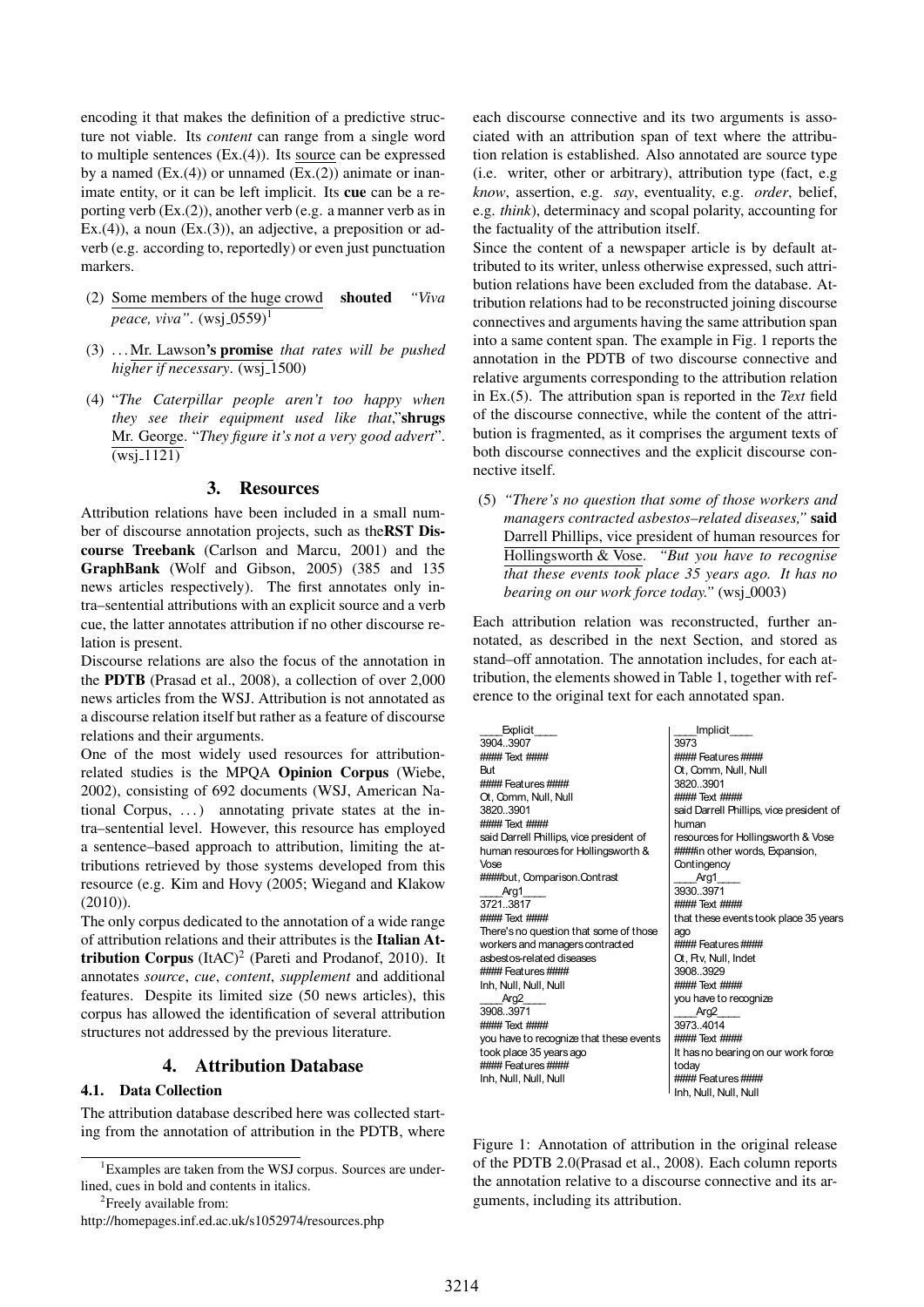| <b>ATTRIBUTION ID:</b>    | $wsj_0003.pdf$ .pdtb $-05$                                                     |
|---------------------------|--------------------------------------------------------------------------------|
| <b>SOURCE SPAN:</b>       | Darrell Phillips, vice president of human resources for Hollingsworth $& Vose$ |
| CUE SPAN:                 | said                                                                           |
| <b>CONTENT SPAN:</b>      | "There's no question that some of those workers and managers contracted as-    |
|                           | bestos-related diseases," "But you have to recognise that these events took    |
|                           | place 35 years ago. It has no bearing on our work force today."                |
| <b>SUPPLEMENT SPAN:</b>   | None                                                                           |
| FEATURES:                 | Ot, Ftv, Null, Indet                                                           |
| <b>ATTRIBUTION STYLE:</b> | Direct                                                                         |

Table 1: Example of an attribution relation entry in the attribution database.

| <b>RULE</b>         | EXAMPLE (WSJ)       |
|---------------------|---------------------|
| $(NP-SBJ)(VP)$      | one person said     |
| $(PP-LOC)(NP)(VB)$  | In Dallas, LTV said |
| $(NP-SBJ)(VBP)(JJ)$ | I am sure           |

Table 2: Examples of matching rules for the annotation of the reporting span.

## 4.2. Further Annotation

The collected attribution relations have been further annotated in order to distinguish the elements in the reporting span. Around 80% of the annotation was performed semi–automatically, making use of a system of 48 rules (Table 2) to identify the most common source–cue patterns, and then manually corrected. The patterns specify lexical and syntactic features of source and cue elements in the span that match the rules, as well as additional elements relevant for the attribution. The remaining 20% of attribution spans, presenting less common structures, required manual annotation. This was performed by one expert annotator.

Elements of the attribution span have been marked as *source*, *cue* or *supplement*, according to the annotation schema developed in (Pareti and Prodanof, 2010). The source comprises the source mention together with its description, usually in the form of an appositive (Ex.(6)) or a relative clause. In case of a source expressed by a possessive adjective  $(Ex.(7))$  or pronoun, the whole NP has been annotated.

- (6) Pierre-Karl Peladeau, the founder's son and the executive in charge of the acquisition, says *Quebecor hasn't decided how it will finance its share of the purchase*, but he says *it most likely will use debt*.  $(wsj_0467)$
- (7) His point: *It will be increasingly difficult for the U.S. to cling to command-and-control measures if even the East Bloc steps to a different drummer.* (wsj<sub>-1284)</sub>

Verbal cues have been annotated together with their full verbal group, including auxiliaries, modals and negative particles. Adverbials adjacent to the cue, as in Ex.(8), have also been included, since they can modify the verb. Other parts of the verbal phrase have been marked as supplement. Prepositional cues (e.g. according to, for), adverbial cues (e.g. supposedly, allegedly), and noun cues (e.g. pledge, advice) have also been annotated.

## (8) *"I'm not sure he's explained everything,"* Mrs. Stinnett says grudgingly. (wsj.0413)

All those elements that are also relevant for the interpretation of the content, but not strictly part of the attribution have been annotated as supplement. This includes circumstantial information, e.g. time (e.g. People familiar with Hilton said OVER THE WEEKEND (wsi 2443)), location, manner (e.g. Ex.(8)), topic (e.g. ON THE PROVI-SIONS OF THE MINNESOTA LAW, the Bush administration said  $\dots$  (wsj\_2449)) and recipient (He told THE WOMAN's LAWYER, VICTOR BLAINE ... (wsj\_0469).

Punctuation has also been added to the attribution database to distinguish between direct and indirect attributions, i.e. if the content of the attribution is expressed in quotes or not. The level of nesting of each attribution relation, i.e. an attribution being embedded into another attribution, has not been annotated since it can be automatically derived by identifying if each attribution is contained in the content span of another attribution.

### 4.3. Annotation Agreement

Inter-annotator agreement was not reported for the annotation of attribution in the PDTB, since it was done by a single annotator. The same holds for the ItAC corpus, a pilot application of the annotation schema adopted by the present study. To ensure the soundness of the annotation schema adopted, a portion of the WSJ has therefore been annotated by two expert annotators, following the instructions provided in the annotation manual. This makes use of examples as well as lexical clues to drive the annotation.

After familiarising themselves with the annotation guidelines and training themselves on a single article, the annotators independently annotated 14 articles with attribution relations and their features. The annotators were asked to identify an attribution relation and mark its constitutive elements (i.e. source, cue, content and supplement) and join them in a relation set. Subsequently, they would select values for the features: type (i.e. assertion, belief, fact or eventuality), source (i.e. other, arbitrary or writer), factuality (i.e. factual, non–factual) and scopal change (i.e. scopal change, none).

Overall the annotators identified 491 attribution relations in these 14 articles, with an agreement of 0.87. Since the spans annotated could differ, agreement was calculated with the *agr* metric (Wiebe et al., 2005). This metric represents the directional agreement of one annotator with re-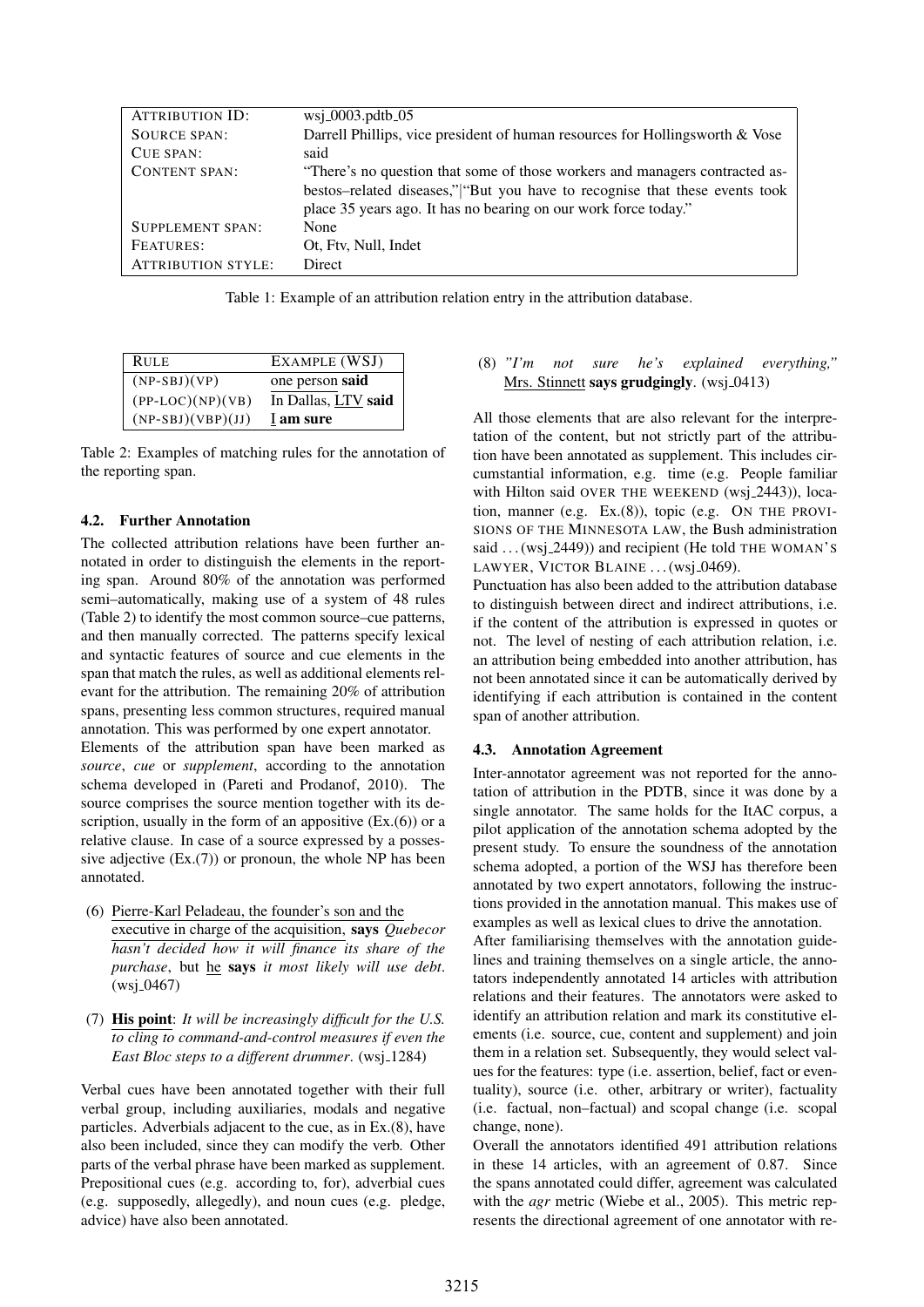| Feature       | Cohen's Kappa |
|---------------|---------------|
| <b>Type</b>   | 0.64          |
| Source        | 0.71          |
| Scopal change | 0.61          |
| Factuality    | 0.73          |

Table 3: Kohen's Kappa values for agreement on the feature selection task.

spect to the other and it reflects the proportion of attribution relations identified by one annotator that were also identified by the other annotator. Several disagreements for this task were caused by one annotator including some instances of sentiments in the annotation, although these are outside the scope of this study.

*Agr* metrics were also calculated for each markable selection: Source, cue, content and supplement. The agreement on the selection of the span to annotate was high, with cue spans having an *agr* of 0.97, sources of 0.94 and contents of 0.95. Only for the supplement span there was little agreement (i.e. 0.37, calculated excluding the instances were both annotators marked no supplement). This element was however only optional and included to allow the annotation of additional relevant elements perceived as affecting the attribution.

The agreement for the feature selection was calculated using Cohen's Kappa. The results reported in Table 3 show rather low values. These could partly be improved with additional training and a simplification of the annotation effort, that should be separate in less complex sub–tasks. Agreement was also affected by the skewed distribution of features, with one value occurring in the majority of the instances (e.g. only 9 attributions were identified by one or both annotators as presenting a scopal change). The annotators were therefore confronted with only a limited number of instances for the less frequent feature values, and this could have led to more difficulty in recognising them and making consistent judgements.

### 5. Data Analysis

Preliminary analysis of the 9868 attributions in the database has identified some characteristics of attribution relations in news texts. In particular, while the majority of sources are indeed NEs (see Figure 2), their proportion has been overestimated in the literature. While most of the recent attribution extraction studies are concerned with attribution in news texts, early works have addressed narrative texts (Zhang et al., 2003) and their observations do not necessarily hold true for all types of text. Focusing on narrative, Elson and McKeown (2010) indicates sources as always being NEs, expressed by anaphoric pronouns in just about 9% of all cases. While this might be the case for narrative, in news texts a rather large proportion of sources are expressed by an anaphoric pronoun or a common noun, and excluding their extraction (as in Pouliquen et al. (2007)) is detrimental to performance.

Cues are expressed predominantly by verbs (96%) or *according to* (3%), while the remaining 1% comprises nouns, other prepositions, adverbials and punctuation–only cues.



Figure 2: Source composition (NNP: proper noun, NN: common noun, PRP: pronoun).

Most extraction studies have considered only some reporting verbs as cues (only 35 such verbs used in Pouliquen et al. (2007)). It is fundamental to extend the list of verbs to comprise a larger number of reporting and non-reporting verbs. In the attribution database, *say* accounts for 70% of verb cues, followed by *add*, a non-reporting verb, *note*, *think* and *believe*. The remaining 261 verbs identified account for 20% of the verb cues (e.g. quip, smile). In order to identify the verbs most strongly associated with attribution, their predictivity was estimated based on their attributional versus overall usage in the original PDTB annotation of attribution (see Table 4). The upper limit here is less than 1, since (as noted earlier) the original annotation of attribution in the PDTB does not cover cases that were not annotated as a discourse relation or one of its arguments. By this estimate, the most predictive fifty verbs account in the PDTB corpus for about 90% of all attribution relations.

| Verb        | REPORTIVE | <b>OVERALL</b> | RATIO |
|-------------|-----------|----------------|-------|
| say         | 6453      | 10643          | 0.60  |
| quip        |           |                | 0.66  |
| acknowledge | 36        | 68             | 0.52  |
| insist      | 27        | 11             | 0.24  |
| continue    |           | 720            | 0.01  |

#### Table 4: PDTB attributive / overall verb occurrence ratio.

Concerning the content of attribution, this can be expressed in quotes (attribution of direct reported speech), not in quotes (indirect attributions) and partly in quotes (mixed attributions). *Direct* attributions can be more easily identified, making use of punctuation clues, and have been included in all studies while only some (e.g. Schneider et al. (2010) have addressed also *mixed* and *indirect* attributions). In the collected database, there are 2,290 *direct* attributions, (around 23% of all attribution relations), while the vast majority of attributions are *indirect* (5,920 instances) and a smaller proportion *mixed* (1,658 instances).

Although not included in the annotation, the level of nest-